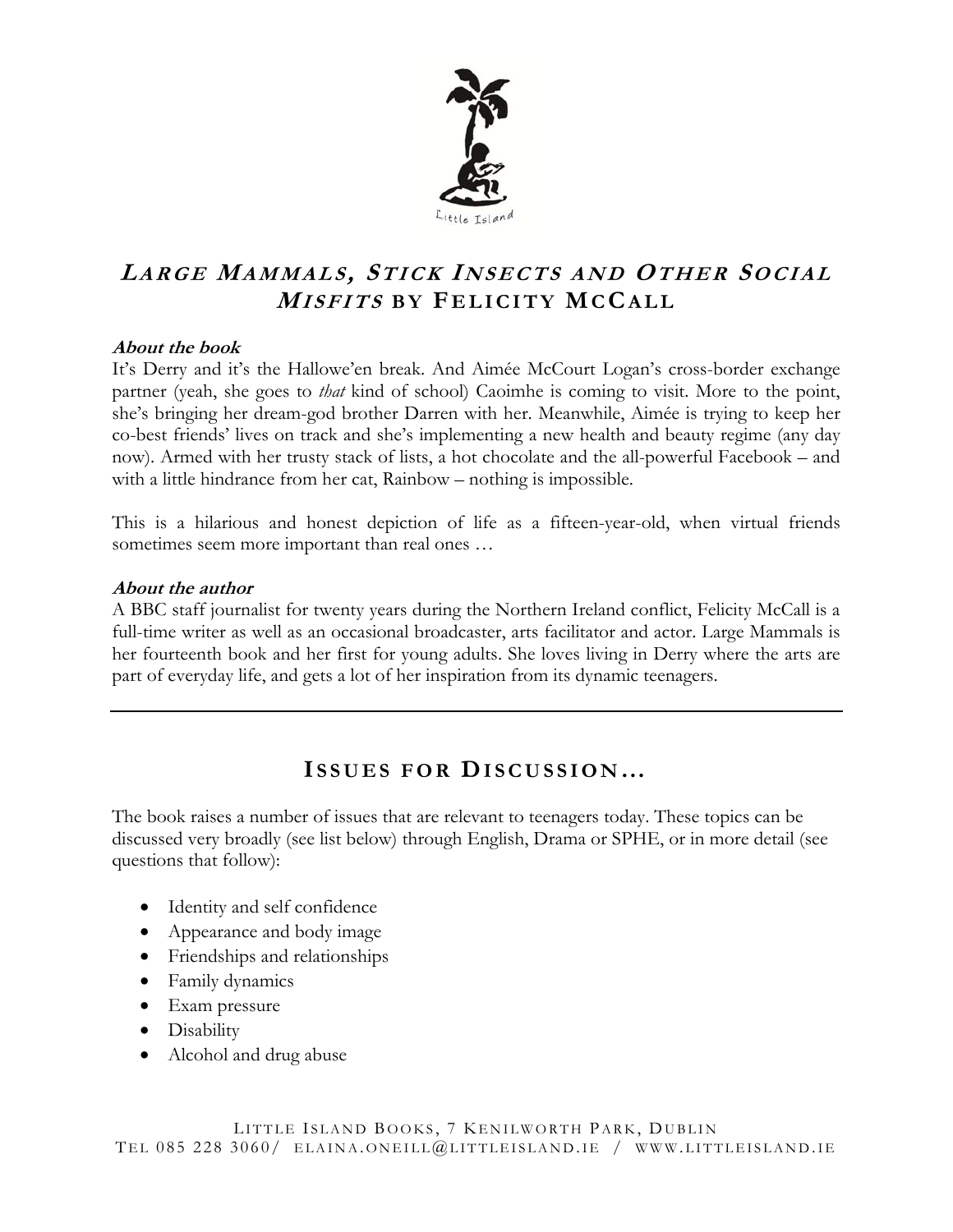

## **EXPLORATIONS**

Here are some themes and topics for individual and/or group work:

#### *Identifying issues*

- 1. What are the key issues for Aimée and her friends?
- 2. How do they compare with your own concerns?
- 3. How do the book's characters handle difficult situations? What you might have done in their place? Debate different outcomes.
- 4. What do you think happens next for Aimée and her friends?

*Identity and self esteem. Celebrity culture. Body image.* 

- 1. Aimée worries she is a large mammal surrounded by stick insects. What does this tell you about how she sees herself?
- 2. How does your life compare to Aimée's?
- 3. Do you think the fashion industry or the media have a role to play in how we feel about our bodies?
- 4. Write a personal profile that makes you sound your best, as Aimée does. Then get a close friend to write one for you. Compare. What does this tell you about how we see each other?
- 5. What does it mean to be fifteen? Make this an intergenerational project ask your parents, your grandparents or older family members what they felt like at fifteen. Get them to describe their daily life.
- 6. Ask an older family member or friend what advice they would have given to their teenage self.
- 7. Write a diary entry maybe your own, or create a character and write his/hers. Keep a diary for a week, a month or a term. Find out about renowned diarists. What can we learn from their work? What contribution have they made to our history?
- 8. Write a letter to yourself. Include in it:
	- your hopes and plans for the future
	- your worries
	- who you'd like to be at seventeen, eighteen, twenty-one, thirty …

Keep it in a sealed envelope to read at a later date.